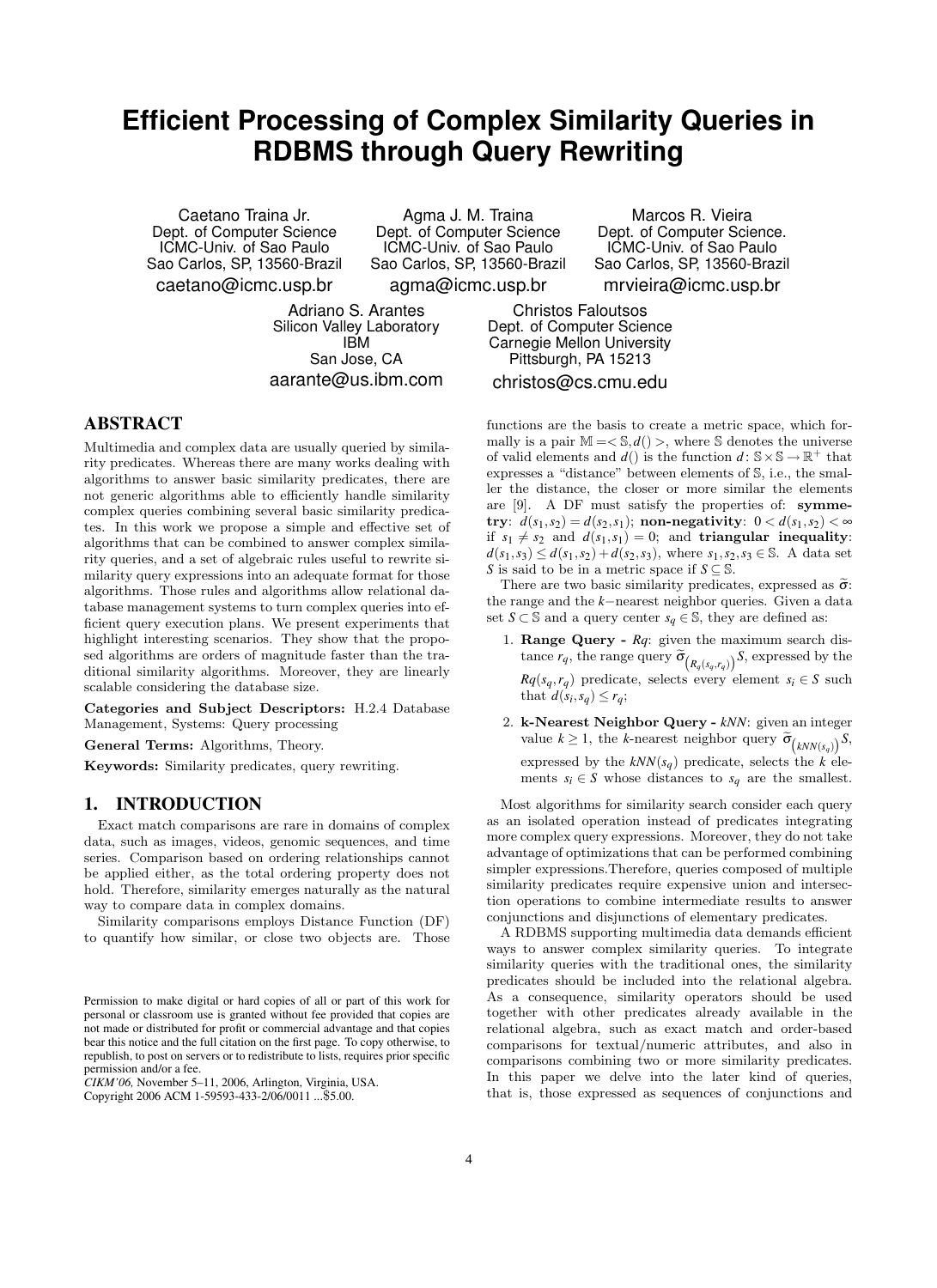disjunctions of the basic similarity predicates. Examples of real systems demanding such kind of queries follows.

Q1: In a user friendly word processor: "When a wrong word is written, show up to 5 correct words that differ at most 2 characters" (*k*-NN and Range):

$$
\widetilde{\sigma}_{\big(5NN()}\big)^{\mathcal{S}\,\cap\, \widetilde{\sigma}}\big(\mathit{Rq}(<\mathit{wrong\,word>},2)\big)^{\mathcal{S}} \quad.
$$

Q2: In real state business: "Show the 10 nearest available houses to my job 'mj' that are not farther than 15 miles from 'mj', and not farther than 15 miles from my wife's job 'wj' (conjunction of several predicates):

$$
(\widetilde{\sigma}_{(10NN(mj))}^S S \cap \widetilde{\sigma}_{(Rq(mj,15mi))}^S S) \cap \widetilde{\sigma}_{(Rq(wj,15mi))}^S S .
$$

Q3: In health-care information systems: "Show the XRay exams of any patient that are the 10 most similar to each of these three XRay exams *e*1, *e*<sup>2</sup> and *e*<sup>3</sup> from my current patient but that do not differ from them more than 10%" (disjunction of conjunctions):

$$
(\widetilde{\sigma}_{(Rq(e_1,10\%))}S \cap \widetilde{\sigma}_{(10NN(e_1))}S) \cup (\widetilde{\sigma}_{(Rq(e_2,10\%))}S) \cap \widetilde{\sigma}_{(10NN(e_2))}S \cap
$$

Another important application for complex similarity queries is to support relevance feedback (RF), which allows the users to set the elements of a query that fulfills his/her interest, guiding automatic corrections of future queries [16]. The query reprocessing can change the distance function or the center element. It can also take advantage of rewriting the similarity query including new similarity conditions. The later approach produces the best results, but rely on the ability to efficiently handle complex queries.

Although complex queries can be executed combining intermediate results of basic range and *k*-NN algorithms by set-theoretical operators, a more efficient approach should use few general algorithms configured by the query optimizer of a RDBMS. This approach leads to two core problems: how to rewrite a query plan to obtain an optimal execution; and how to make frequently-used composite operations more efficiently executed by a multi-purpose algorithm than by the sequential execution of the basic algorithms combined by set-theoretical operators. We tackle both problems in this paper, addressing the following issues:

- 1. Which multi-purpose algorithms are efficient to answer queries composed of conjunctions and disjunctions of similarity predicates?
- 2. What rules guide query rewriting when generating strategies to execute the similarity search operators?
- 3. How to adequately represent a query to be submitted to multi-purpose similarity search algorithms?

The remainder of this paper is structured as follows. The next section gives a brief history of algorithms for answering similarity queries. Section 3 describes the basic algorithms for similarity queries and their most common variations. Section 4 presents the rules governing complex similarity queries centered at the same query element and defines the algorithms required to support them. Section 5 presents rules governing complex similarity queries centered at different query elements and an algorithm to answer them. Section 6 show experimental results comparing the traditional approach with the algorithms and concepts presented in this paper. Finally, section 7 concludes this paper.

# 2. RELATED WORK

The properties of a distance function led to the development of hierarchical index structures called Metric Access Methods (MAM). MAM are fundamental to accelerate searches in large sets of complex data types, where only the set of elements and a DF are available. MAM such as the M-tree [9] and the Slim-tree [22] can accelerate similarity queries on complex data by orders of magnitude.

# 2.1 Similarity Search Algorithms

Similarity search algorithms motivated several works. Algorithms for range queries are straightforward, because a limiting radius is always known throughout its execution. However, the minimum radius that cover the *k* nearest elements is not known beforehand for k-NN algorithms. Thus, the ordering to search subtrees in hierarchical index structures is important, turning the choice of path sequences that lead to high subtree-pruning one of the most pursued objectives [22]. Many approaches have been proposed to improve the performance of *k*-NN queries as, for instance, branchand-bound [17], incremental [11], multi-step [13, 18] and fast parallel algorithms [1]. Another approach is to estimate a final limiting range for the query and perform a sequence of "start small and grow" steps [20]. All of these works refer to algorithms dealing with just one simple similarity predicate.

Multiple similarity queries executed as a single command have been introduced, allowing potential for much more optimization than single queries do [4, 2]. Algorithms to answer multiple similarity queries substantially speed-up query-intensive data mining applications. Multiple k-NN queries are addressed in [4], analyzing optimizations regarding CPU and I/O costs with potential for parallelism. Complex similarity queries consisting of more than one similarity predicate have been studied considering complex similarity queries over a single feature [10] and over multiple features [7, 3]. Algorithms to perform a spatial selection and a spatial join simultaneously are presented in [14]. Indexing structures are used in [10, 3] to enhance complex similarity queries in relevance feedback environment. None of these works consider combining multiple similarity predicates through a set of operations, but instead they use intermediary scoring functions to evaluate the overall scores that indicate the pertinence of each element to the answer.

# 2.2 Query rewriting

A query involving complex Boolean expressions in RDBMS can be rewritten in an equivalent expression. Rewriting into Conjunctive or Disjunctive Normal Form (CNF or DNF) using one index per expression is a well-known technique [19]. Multiple indexes techniques are presented in [15]. Other approaches involve optimizing user-defined predicates with varying evaluation cost and selectivity regarding *AND* [8] and *OR* [12, 7] expressions. Factorization also helps rewriting Boolean expressions aiming optimizations [6].

Similarity query optimization over multimedia data started to receive attention, addressing the rewriting and optimization of ranked queries using expensive predicates [5]. However, no work addressed optimizations based on query rewriting for the similarity-based select operators regarding complex expressions, which is the objective of this paper.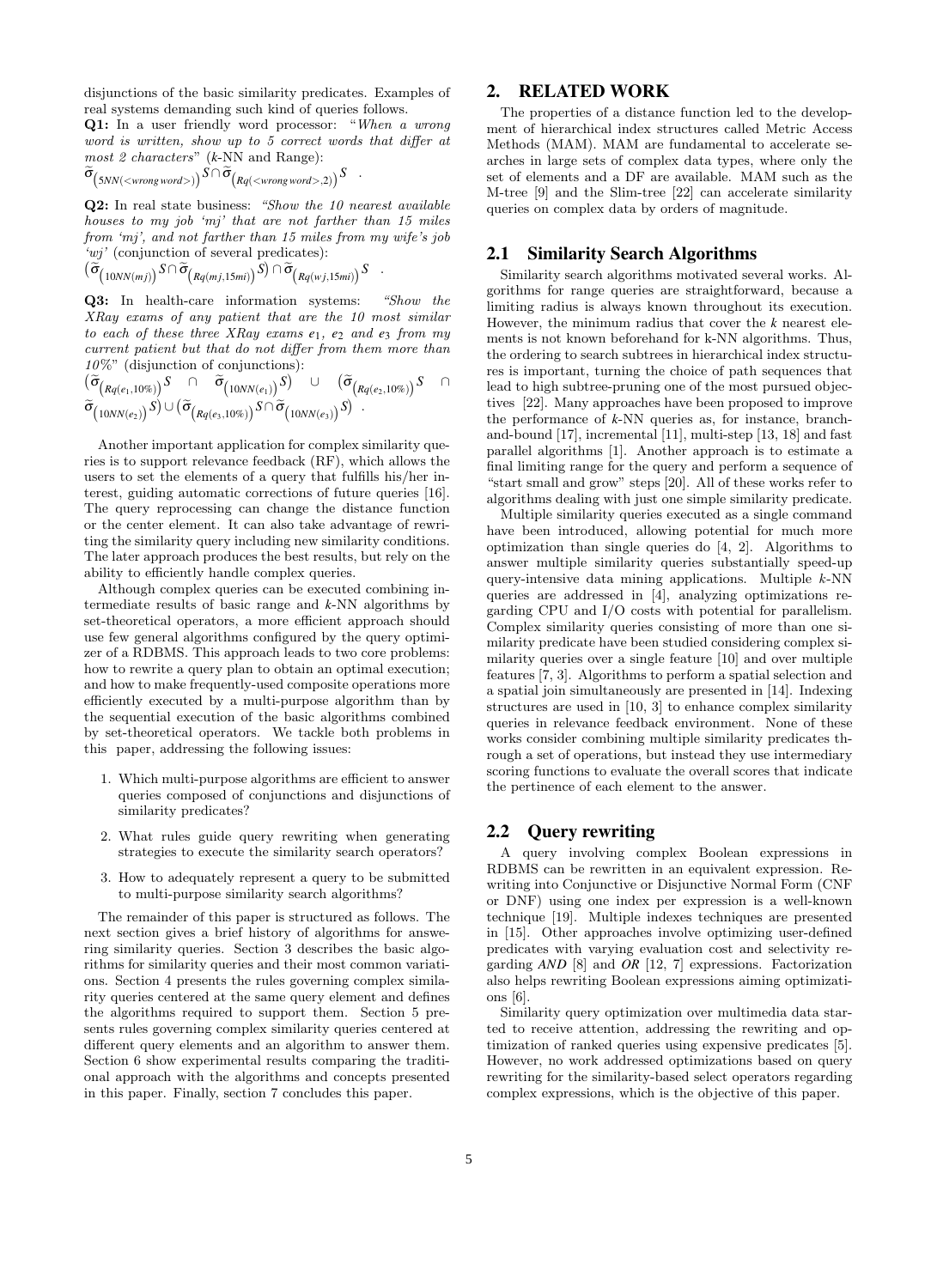# 3. BASIC OPERATORS AND VARIATIONS FOR SIMILARITY QUERIES

Aiming at covering as many query options as possible, we consider that each type of basic similarity predicate corresponds to as a basic, but flexible operator. Thus, a range predicate  $Rq(s_q, r_q)$  corresponds to a  $Range(\theta, s_q, r_q)$ operator, and a  $k$ -NN predicate  $kNN(s_q)$  corresponds to a *Nearest*( $\theta$ ,  $s_q$ ,  $k$ ) operator. The parameter  $\theta$  is one of the relational operators  $\langle , \leq, >, \geq, =$  or  $\neq$ . The basic range and *k*-NN predicate uses ' $\leq$ ' as  $\theta$  in the corresponding operators.

There are variations of each similarity predicate, and most of them can be expressed using the two basic operators. A common variation is obtaining the farthest instead of the nearest elements. Thus, a reversed range predicate  $Rq^{-1}(s_q, r_q)$  asks for the elements  $s_i$  in the data set *S* such that  $d(s_i, s_q) > r_q$ . This is obtained when the  $\theta$  parameter in the range operator is  $\geq$ . A *k*-farthest neighbor predicate  $kFN(s_q)$  is equivalent.

Table 1 lists the basic queries and the variations used in this paper, together with their predicates and the corresponding operators. In this paper we use only  $\leq$  and  $>$  as  $\theta$  for both operators. Table 2 lists the symbols used in this paper.

Table 1: Basic Predicates and Operators

| Query Name             | Predicate   Operator |                                               |
|------------------------|----------------------|-----------------------------------------------|
| Range Query            | $Rq(s_q, r_q)$       | $\vert Range(\leq', s_q, r_q) \vert$          |
| Reversed Range Query   | $Rq^{-1}(s_a, r_a)$  | $Range(\cdot>^{\prime}, s_q, r_q)$            |
| $k$ -Nearest N. Query  | $kNN(s_a)$           | $\big  Nearest(\lbrace \leq \rbrace, s_q, k)$ |
| $k$ -Farthest N. Query | $kFN(s_a)$           | $\vert Nearest(\cdot>, s_a, k) \vert$         |

|  |  |  | Table 2: Table of Symbols |  |
|--|--|--|---------------------------|--|
|--|--|--|---------------------------|--|

| Symbols           | Definitions                                                                         |  |
|-------------------|-------------------------------------------------------------------------------------|--|
| S                 | Set of all valid elements in the data domain.                                       |  |
| S                 | Data set where queries are posed. $S \subset \mathbb{S}$                            |  |
| $\mathbf{v}$      | Number of elements in data set S. $v =  S $                                         |  |
| $d(s_i,s_j)$      | Distance function, or dissimilarity function.                                       |  |
|                   | $d: \mathbb{S} \times \mathbb{S} \rightarrow \mathbb{R}^+, s_i, s_j \in \mathbb{S}$ |  |
| $s_q$             | Query center. $s_a \in \mathbb{S}$                                                  |  |
| $r_q$             | Query radius. $r_a \geq 0$                                                          |  |
| $\boldsymbol{k}$  | Maximum number of elements in a query. $k > 1$                                      |  |
| $p_i, q_i$        | Predicate type $p$ , where $p$ is either $Rq$ or                                    |  |
|                   | $kNN$ , and q is the other predicate type.                                          |  |
| $u_i, v_i$        | Limiting value of predicate $p_i$ or $q_i$ .                                        |  |
|                   | If $p_i = Rq(s_a, r_a) \Rightarrow u_i = r_a$ , else $u_i = k$ .                    |  |
| $m_i^p$ , $m_i^q$ | Conjunction of predicates of one type. Used                                         |  |
|                   | in SCSO expressions. $m_i^p = \neg p_k \wedge p_i$                                  |  |
| $m_i^{pq}$        | Conjunction involving $Rq$ and $kNN$ .                                              |  |
|                   | Used in SCMO expressions. $m_i^{pq} = m_i^p \wedge m_i^q$                           |  |
| ${}^c m_i^p$      | Conjunction of pred. centered at object $c$                                         |  |
|                   | Used in MCMO expressions.                                                           |  |
| $m_1^p$           | The min-term consisting of the single                                               |  |
|                   | non-complemented predicate.<br>$m_1^p = p_i$                                        |  |
| $m_0^p$           | The min-term consisting of the single                                               |  |
|                   | complemented predicate. $m_0^p = \neg p_i$                                          |  |

# 4. COMPLEX SIMILARITY QUERIES WITH A SINGLE CENTER

We define complex similarity queries as those composed of two or more basic similarity predicates combined by the Boolean operators  $\wedge$  (and),  $\vee$  (or) and  $\neg$  (not). To analyze expressions representing complex similarity queries we divide the expressions into those having every predicate centered at the same query object (centers), and those having distinct centers. The former expressions are further divided into those composed of only a single similarity operator, and those involving both range and *k*-NN operators. Single operator means either only range or only *k*-NN operators, resulting in three classes:

- SCSO single center/single operator;
- SCMO single center/multiple operator; and
- MCMO multiple centers/multiple operator.

In this section we analyze the expressions combining similarity operators over a single center  $s_q \in \mathbb{S}$  applied over the data set  $S \subset \mathbb{S}$  of a metric domain  $\mathbb{S}$  with cardinality  $v = |S|$ .

#### 4.1 Single center and same operator

We present in Appendix six basic properties of similarity predicate combination, and show that both the fields of range and of *k*-NN predicates centered at the same element forms corresponding Boolean Algebras. Therefore, any SCSO expression always can be expressed in disjunctive or conjunctive normal form (DNF or CNF). Both DNF and CNF share dual properties, so without loss of generality we consider only the DNF in the following discussion. A DNF expression consists of a disjunction of conjunctive minterms, where each conjunctive min-term is the conjunction of either one variable or its complement. The variables are the basic similarity predicates. Therefore, any SCSO expression can always be represented in DNF.

To simplify the notation for SCSO expressions, let  $p_i$ , *i* = 1...*n* be a predicate using a basic similarity operator *p*, where  $p$  is either Range or Nearest. Let also  $u_i$  be the limiting value of predicate  $p_i$ , so if  $p$  is Range then  $u_i$  is the radius  $r_i$  of the predicate  $Rq(s_q, r_i)$ , otherwise  $u_i$  is the number of neighbor  $k_i$ of the predicate  $k_i NN(s_q)$ . Let us also express a conjunction of predicates on  $p$  as  $m_a^p$ . Therefore, a SCSO expression involving predicates  $p_i$  on the similarity operator  $p$  and the ∧, ∨ and ¬ Boolean operators can always be expressed in DNF as  $(\neg p_1 \land \dots \neg p_i \land p_j \land \dots p_k) \lor (\neg p_x \land \dots p_y) \lor \dots = m_a^p \lor$  $m_b^p \vee ...$  Notice that if *p<sub>i</sub>* is a range predicate  $p_i = Rq(s_q, r_i)$ then  $\neg p_i = Rq^{-1}(s_q, r_i)$ , and if  $p_i$  is a *k*-NN predicate  $p_i =$  $k_iNN(s_q)$  then  $\neg p_i = (v - k_i)FN(s_q)$ .

The following three Theorems apply to conjunctive minterms, and can be straightforwardly demonstrated using the properties presented in the Appendix. Property 3 on Range operators and Property 5 on Nearest operators allow simplifying min-terms of the form  $m_a^p = p_1 \wedge p_2 \wedge \dots p_n$ . Here we give an intuition of the theorems using Figure 1, which shows a two-dimensional space with the Euclidean DF, so the points nearer than a limiting radius *r* to a center point  $s_q$  are within a circle of radius *r* centered at  $s_q$ .



Figure 1: Regions covered by min-terms considering an Euclidean distance function in a 2D space. (a)  $\min$ -term  $m_0^p$ ; (b)  $\min$ -term  $m_1^p$ ; (c)  $\min$ -term  $m_c^p$ .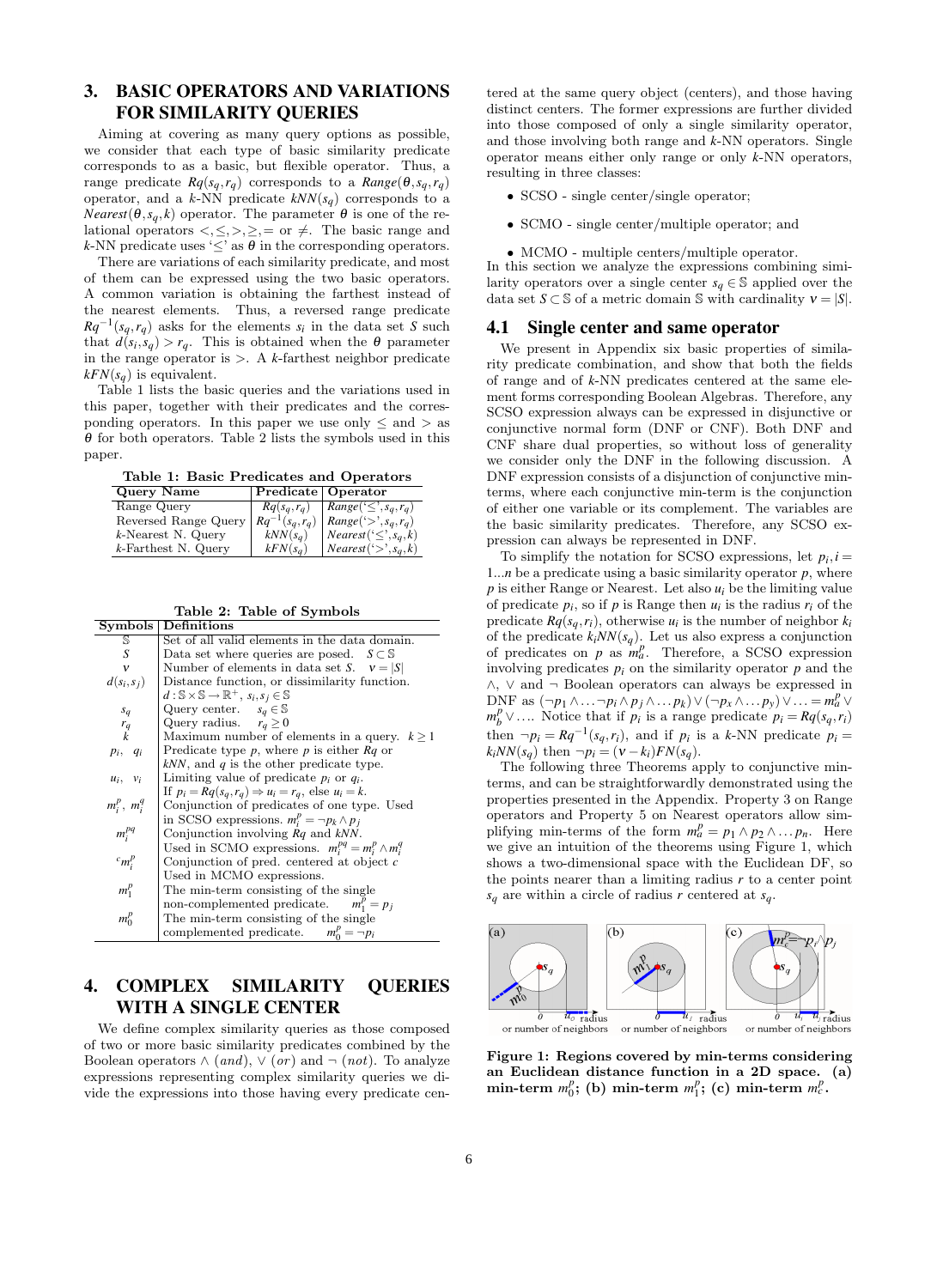Theorem 1: Two basic predicates per Min-terms - Each min-term in a SCSO DNF expression is composed of at most two basic predicates, one complemented and the other not complemented:

$$
\widetilde{\sigma}_{\left((p_1\wedge\ldots p_s)\wedge(\neg p_h\wedge\ldots\neg p_k)\right)}S \Leftrightarrow \widetilde{\sigma}_{\left(p_i\wedge\neg p_j\right)}S \ ,
$$

where  $u_i = min(u_1, \ldots, u_g)$  and  $u_j = max(u_h, \ldots, u_k)$ .

The min-terms having only one basic predicate are either the one not having a complemented predicate, which we represent as  $m_1^p$ , or the one having only the complemented predicate, which we represent as  $m_0^p$ . Min-terms  $m_0^p$  and  $m_1^p$  in a two-dimensional Euclidean domain are shown in Figure 1(a) and (b) respectively.

Theorem 2: Min-terms as Rings - If the limiting value of the complemented predicate of a min-term  $m_c^p$  with two basic predicates is less or equal than the limiting value of the non-complemented predicate, then  $m_c^p$  defines a ringshaped region, otherwise it can be dropped from the DNF expression. That is:

$$
\widetilde{\sigma}_{\left((\neg p_i \land p_j)|u_i>u_j\right)} S \Leftrightarrow null .
$$

Figure 1(c) shows a two-predicate min-term  $m_c^p$ . DNF expressions combine one- and two-predicate min-terms leading to complex expressions, as the one shown in Figure 2.

Theorem 3: Overlapping Min-terms - Min-terms with overlapping limits can be joined as follows. (total overlapping:)

$$
\widetilde{\sigma}_{\left((\neg p_{g} \land p_{j}) \lor (\neg p_{h} \land p_{i}) | u_{g} \leq u_{h} \leq u_{i} \leq u_{j}\right)} S \Leftrightarrow \widetilde{\sigma}_{\left(\neg p_{g} \land p_{j}\right)} S ,
$$

(partial overlapping:)

$$
\widetilde{\sigma}_{\left((\neg p_{g} \land p_{i}) \lor (\neg p_{h} \land p_{j}) | u_{g} \leq u_{h} \leq u_{i} \leq u_{j}\right)} S \Leftrightarrow \widetilde{\sigma}_{\left(\neg p_{g} \land p_{j}\right)} S \ .
$$

Figure 2 shows the min-term  $m_c^p = \neg p_4 \wedge p_7$  totally overlapping min-term  $m_b^p = \neg p_5 \wedge p_6$ , therefore only the min-term  $m_c^p$  must be retained. Likewise, the min-term  $m_d^p = \neg p_9 \wedge p_{11}$ partially overlap min-term  $m_e^p = \neg p_8 \wedge p_{10}$ , therefore they can be joined in the single min-term  $m_d^p \vee m_e^p = \neg p_8 \wedge p_{11}$ . Min-term  $m_0^p$  can be checked for overlap considering that the missing predicate is  $p_{\infty}$  with  $u_{\infty} = \infty$ , and the min-term  $m_1^p$  checked using  $p_0$  with  $u_0 = 0$ .



Figure 2: Regions involved in the disjunctive normal form  $p_1 \vee (\neg p_2 \wedge p_3) \vee (\neg p_5 \wedge p_6) \vee (\neg p_4 \wedge p_7) \vee (\neg p_8 \wedge p_{10}) \vee$ (¬*p*<sup>9</sup> ∧ *p*11)∨ ¬*p*12, considering range queries and the Euclidean distance function in a 2D space.

#### Operators to execute SCSO expressions

Single Center/Single Operator expressions in DNF simplified by Theorems 1 to 3 cannot be further simplified, so a DBMS supporting similarity queries must be able to execute a simplified expression. There are two approaches: an algorithm for each basic operator processing a min-term at a time, or an algorithm executing the full expression at once.

The first approach employs the existing algorithms to execute the  $Range(\theta, s_q, r_q)$  and  $Nearest(\theta, s_q, k)$  basic predicates of min-terms  $m_1^p$  and  $m_0^p$ . However, two other algorithms must evaluate min-terms composed of two basic predicates: the  $\mathit{RingRange}(s_q, r_{qi}, r_{qe})$  and the  $\mathit{RingNearest}(s_q, k_{qi}, k_{qe}),$ each one executing a min-term  $m_i^p$  over the corresponding operator. These algorithms can be created modifying the corresponding basic algorithms as follows. The  $RingRange(s_q, r_{qi}, r_{qe})$  algorithm changes the comparison of an element  $s_i$  meeting the predicate  $d(s_i, s_q) \theta r_q$  in the basic algorithm to the predicate  $r_{qi} < d(s_i, s_q) \leq r_{qe}$  in the ring range algorithm. The *RingNearest*( $s_q$ , $k_{qi}$ , $k_{qe}$ ) algorithm performs just the *Nearest*( $\leq$ ,  $s_q$ ,  $k_{qe}$ ) operation, dropping the  $k_{qi}$ nearest neighbors from the final answer. The simplification process guarantees that each region covered by a min-term does not overlap any other, thus a complete SCSO expression can be evaluated calling a ring operator once for each min-term and concatenating the partial results to get the final answer.

The second approach to execute SCSO expressions employs a generalized algorithm to evaluate the full expression at once. We define the *GenericRange*(*sq*,*rLimit*[]) algorithm to process range predicates, where *rLimit*[] is an array of pairs  $\langle r_i, r_e \rangle$  with increasing radii, each one corresponding to a min-term. It is similar to the *RingRange*() algorithm, but the predicate compares each element *s<sup>i</sup>* to check if it is inside a valid region defined in *rLimit*[]. An equivalent *GenericNearest*(*sq*,*kLimit*[]) algorithm shown as Algorithm 1 is defined for *k*-NN predicates. It first sorts every element based on its distance to the predicate center, then includes in the answer those elements whose rank is inside the extent defined by a min-term given by the pairs  $\langle k_i, k_e \rangle$  in *kLimit*[].

It is not worth to use the first approach in expressions composed of several min-terms with *k*-NN predicates, because the rank of each element regarding its proximity to a predicate center cannot be determined without knowing the other elements in the set. Therefore, answering SCSO queries with on *k*-NN predicates imposes the second approach. The cost of executing the *GenericNearest*() algorithm is equivalent to a single execution of the *Nearest*() using the largest *k* in *kLimit*[]. Therefore the *GenericNearest*() algorithm is always faster than calling the *Nearest*() algorithm several times, whenever the number of limits *MaxK* exceeds one.

Algorithm 1 *GenericNearest*(*sq*,*kLimit*[])

1:  $CoverObject = Nearest(s_q, kLimit[MaxK].k_e)$ 

- 2: for each *j* in *CoverObjSet* do 3: **if** *j.rank*() is in *kLimit* then
- 3: if *j*.*rank*() is in *kLimit* then 4: *Answer*.*Add*(*CoverOb jSet*[ *j*])

# 4.2 Single center and multiple operator type

To analyze a SCMO expression, we extend the  $p_i/u_i$  notation of SCSO expressions to represent SCMO expressions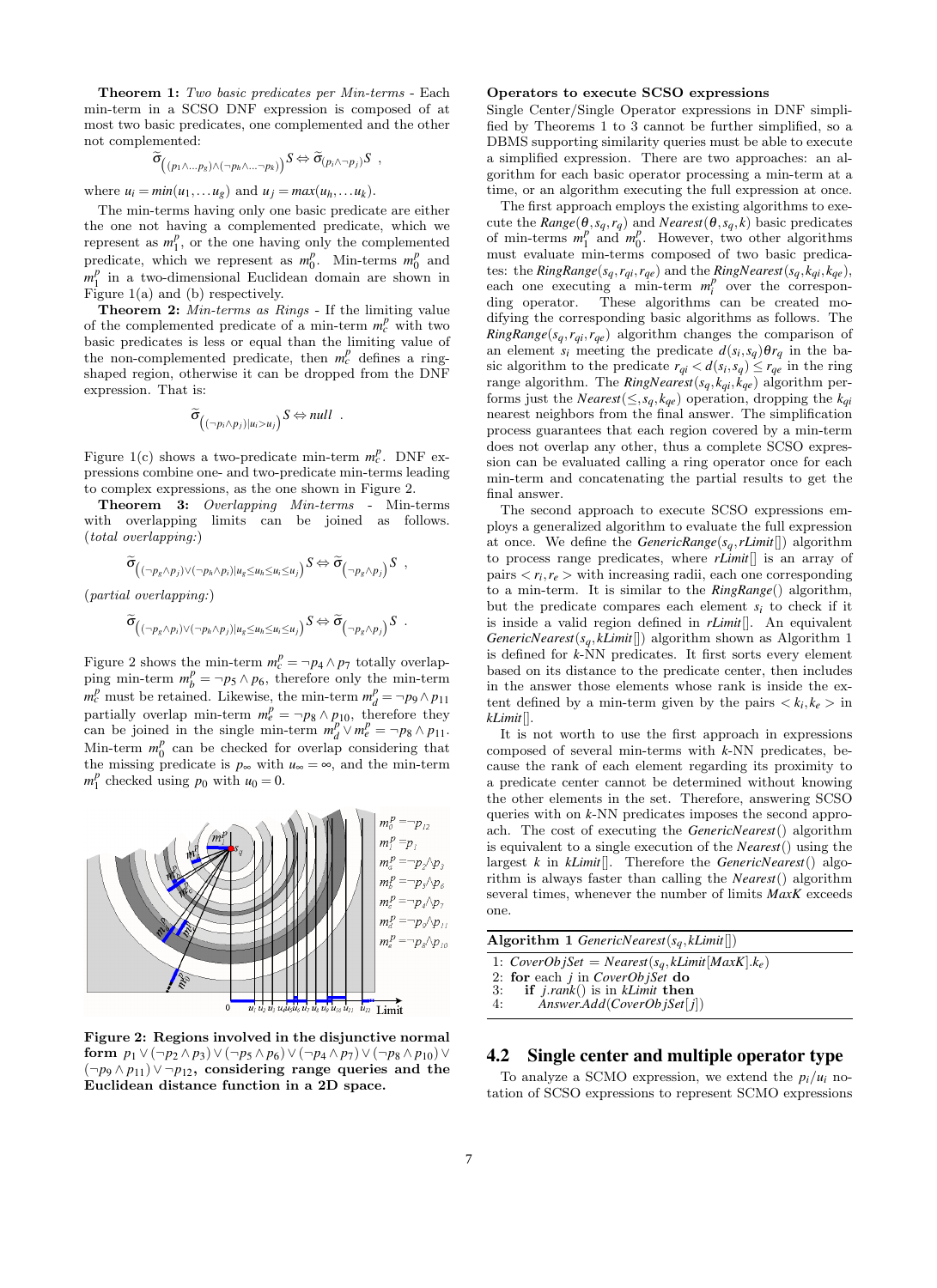in the following way. If  $p_i$  is a range predicate with limiting radius  $u_i$  then  $q_j$  is a k-NN predicate with limiting  $k = v_i$ . Similar to  $m_a^p$ ,  $m_b^q$  represents a disjunctive min-term of predicates of type *q*. The symbols *p* and *q* can be arbitrarily assigned to either range or nearest operators, provided they are distinct from each other. A conjunctive predicate  $p_i \wedge q_j$ on a single center  $s_q$  recovers the elements satisfying both basic predicates. Therefore, if  $p_i \wedge q_j = k_i NN(s_q) \wedge Rq(s_q, r_j)$ then  $\sigma_{(p_i \wedge q_j)} S = \sigma_{(k_i NN(s_q))} S \cap \sigma_{(Rq(s_q,r_j))} S$ , leading to the following Theorem.

Theorem 4: The field of range and *k*-NN predicates with same center forms a Boolean Algebra - The conjunction of a *k*-NN predicate with a range predicate satisfies the commutative, associative and distributive properties over both ∧ and ∨ Boolean operators.

The importance of this theorem relies on representing every single-centered expression as a SCMO expression in DNF, where each min-term is a conjunction of range and *k*-NN predicates, complemented or not. Moreover, as each operator range or nearest can contribute with at most two predicates, each min-term is a conjunction of at most four predicates: a reversed range, a *k*-farthest neighbor, a range and a *k*-NN. As these predicates are commutative over  $\wedge$ , each min-term of a DNF expression always can be expressed as  $m_a^{pq} = (m_b^p \wedge m_c^q) = (\neg p_g \wedge \neg q_h) \wedge (p_i \wedge q_j).$ 

Any conjunction  $Rq(s_q, r_q) \wedge kNN(s_q)$  or  $Rq^{-1}(s_q, r_q) \wedge$  $kFN(s_q)$  of predicates centered at the same element  $s_q$  requires intersecting the intermediate results obtained by the basic operators. We propose a new  $kAndRange(\theta, s_q, k, r_q)$  algorithm that receives the limits from both the range and the *k*-NN predicates and returns the elements that satisfy both criteria, so the following theorem can be stated.

Theorem 5: Conjunction of *k*-NN and Range with same center - The conjunction of a *k*-NN and a range predicate over dataset *S* is equivalent to the intersection of the results from both basic operators and equivalent to the execution of the algorithm  $kAndRange(\theta, s_q, k, r_q)$ . Therefore:

$$
\widetilde{\sigma}_{\left(Rq(s_q,r_q)\wedge kNN(s_q)\right)}^{\widetilde{\sigma}}S\otimes \widetilde{\sigma}_{\left(kNN(s_q)\right)}^{\widetilde{\sigma}}S \Leftrightarrow \widetilde{\sigma}_{\left(kAMRange(\theta,s_q,k,r_q)\right)}^{\widetilde{\sigma}}S.
$$

Using the property of commutativity to represent every minterm  $m_a^{pq}$  as  $(\neg p_g \land p_i) \land (\neg q_h \land q_j)$  it becomes the conjunction of a sub-expression on range with a sub-expression on *k*-NN predicates, and each one can be simplified using Theorems 1 to 3. Once simplified, the remaining min-terms can be re-arranged as  $m_a^{pq} = (-p_g \land \neg q_h) \land (p_i \land q_j)$ , and answered calling algorithm  $kAndRange(\theta, s_q, k, r_q)$  twice, first to process  $(\neg p_g \land \neg q_h)$  and then to process  $(p_i \land q_j)$ .

The intersection of two distinct min-terms in an SCMO expression in DNF can be non-empty. An algorithm to process such expressions can be improved guaranteeing that the min-terms are disjoint, so the following theorem is useful.

Theorem 6: Disjoint min-terms in DNF expression - Suppose a SCMO expression in DNF with at least two min-terms  $m_a^{pq} = ((\neg p_g \wedge \neg q_h) \wedge (p_i \wedge q_j))$  and  $m_b^{pq} = ((\neg p_e \land \neg q_f) \land (p_k \land q_l)).$  If the limiting values  $u_g \leq u_e \leq u_i$ , then the min-term  $m_a^{pq}$  can be substituted by two non-overlapping min-terms:

 $m_a^{pq} = ((\neg p_g \wedge \neg q_h) \wedge (p_e \wedge q_j)) \vee ((\neg p_e \wedge \neg q_h) \wedge (p_i \wedge q_j)),$ If the limiting values  $u_e \le u_i \le u_k$  then the min-term  $m_b^{pq}$ can be substituted by two non-overlapping min-terms:

 $m_b^{pq} = ((\neg p_e \land \neg q_f) \land (p_i \land q_l)) \lor ((\neg p_i \land \neg q_f) \land (p_k \land q_l)).$ When no pair of min-terms of a SCMO expression allows any of those substitutions, then each min-term is disjointed from any other min-term, so we call it an overlap-free, or a *Of* -expression.

The substitutions in Theorem 6 can be applied to both predicate types, but it is enough to apply to just one. Notice that it fosters the use of incremental algorithms, and enables the use of the concatenation operation in place of the more expensive union operation.

#### Operators to execute SCMO expressions

SCMO expressions in DNF benefit from specific retrieval algorithms. A common sub-expression, worth to be implemented as a specific algorithm is the '*k*-nearest and range query', defined as follows.

Definition 1: *k*-Nearest and Range Query - Given an element  $s_q \in S$ , a nearest value *k*, a distance  $r_q \in \mathbb{R}^+$  and a relational operator  $\theta \in \{\leq,>\}$ , a '*k*-Nearest and Range query' retrieves every element  $s_i \in S \mid d(s_a, s_i) \theta r_a$  and  $s_i \in$  $Nearest(\theta, s_q, k)$ .

A '*k*-nearest and range query' can be executed by a  $kAndRange(\theta, s_q, k, r_q)$  algorithm (see Algorithm 2). It executes the conjunction  $p_i \wedge q_j$  of a range and a *k*-NN predicates centered at the same element, where  $p_i$  and  $q_j$  are both complemented or both not complemented. The conjunction requires both predicates satisfying the same θ condition, so this algorithm is based on the *Nearest*( $\theta$ ,  $s_q$ ,  $k$ ) one. The allowed distances of the answers to the query center, represented by  $r_c$ , starts at  $r_q$  and is reduced (increased) as nearer (farther) elements are found. The answer is sorted by the distance of the element to the query center. The methods *Add*() inserts a new element to the list keeping it sorted, *Length*() returns the number of elements in the list, *DropLast*() removes the farthest (if  $\theta = \leq$ ) or nearest (if  $\theta = \langle \rangle$  element in the list, and *MaxDist*() returns the distance to the farthest or to the nearest (regarding  $\theta$ ) element in the list.

| Algorithm 2 kAndRange( $\theta$ , $s_q$ , $k$ , $r_q$ )            |
|--------------------------------------------------------------------|
| 1: set Answer to null, set $r_c$ to $r_a$                          |
| 2: for each $s_i$ in S do                                          |
| 3: Compute $d(s_i, s_q)$                                           |
| 4: if $d(s_i,s_q) \theta r_c$ then                                 |
| Answer.Add $(s_i, \theta)$<br>5:                                   |
| if $\neg$ ( <i>Answer.Length</i> () $\theta$ <i>k</i> ) then<br>6: |
| 7:<br>Answer.DropLast( $\theta$ )                                  |
| 8:<br>set $r_c$ to Answer.MaxDist( $\theta$ )                      |
| 9: return <i>Answer</i>                                            |
|                                                                    |

The *UniSimDNF*(*minterms*[],*sq*) algorithm (see Algorithm 3) answers a whole  $O_f$ -expression, using the  $kAndRange(\theta, s_q, k, r_q)$  algorithm to solve each min-term. The intermediary results of each call to *kAndRange*() is a set of elements sorted by their distances to the predicate center *sq*. The final answer of a min-term is the intersection of both intermediary answer but, as both are sorted by the distance of each element to  $s_q$ , this operation can be computed with linear computational complexity on the number of elements involved.

The SCMO expression in DNF is sent to *UniSimDNF*() as parameter *minterms*[]. As each min-term is calculated, the result is maintained in a queue sorted by the distance of each element to the query center *sq*. Therefore, the union of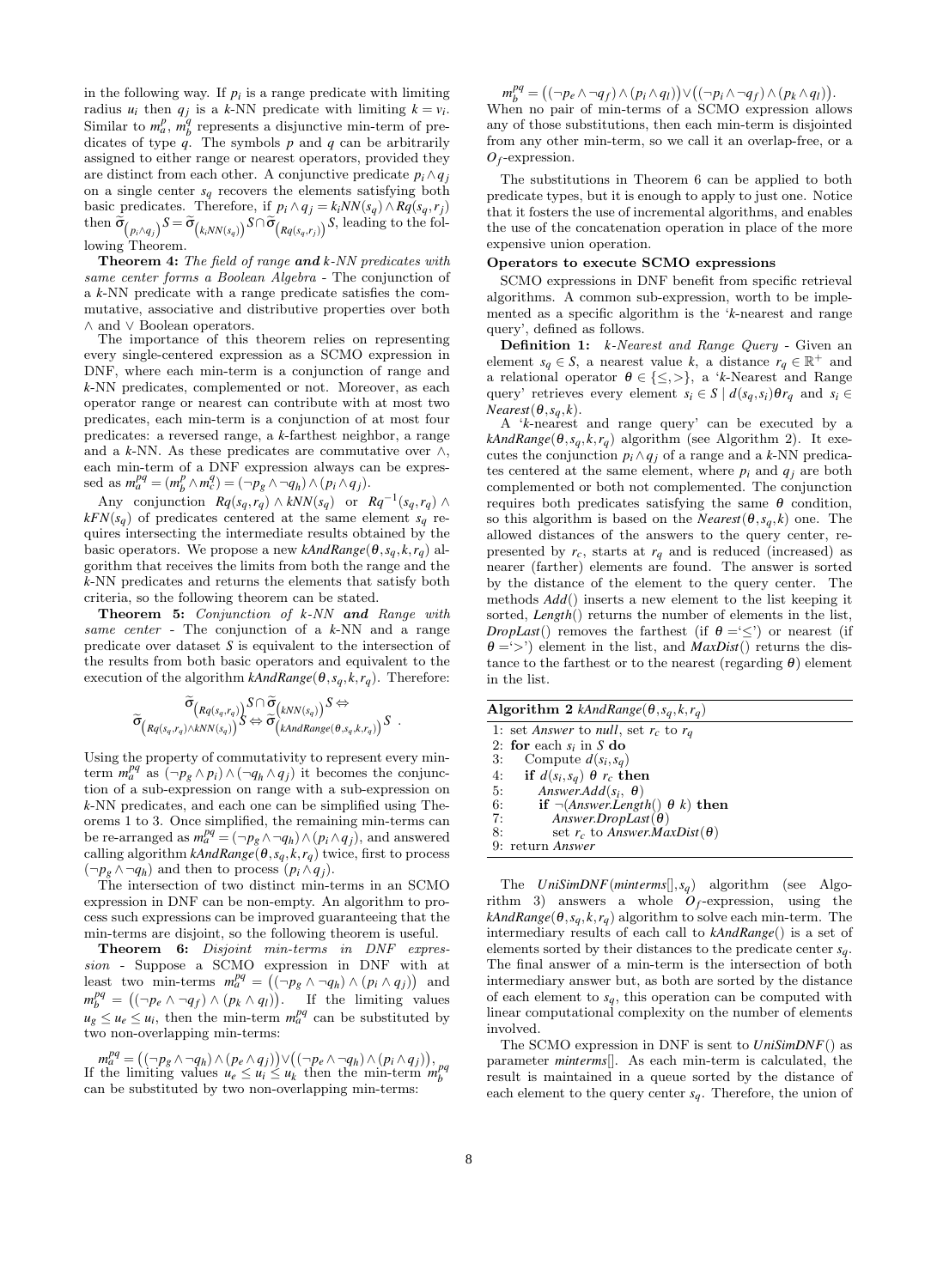each min-term to the previous ones can also be executed in linear time regarding the number of elements involved.

Algorithm 3 *UniSimDNF*(*minterms*[],*sq*)

1: set *Answer* to *null* 2: for each  $m_a^{pq} = (\neg p_g \wedge \neg q_h) \wedge (p_i \wedge q_j) \in minterms$ [] do 3: set *Answer* to *Answer*  $\bigcup (kAndRange(\gt,s_q,k_h,r_g))$  $\bigcap kAndRange(\leq, s_q, k_j, r_i)\big)$ 

4: return Answer

# 5. COMPLEX SIMILARITY QUERIES WITH MULTIPLE CENTERS

Expressions involving the basic similarity predicates can include predicates centered at several elements. The complements of basic predicates do not depend on other predicates existing in the same expression, so Properties 1 and 2 also holds for MCMO expressions. The commutative, associative and distributive properties over the ∧ and ∨ Boolean operators also hold for sub-expressions composed of the predicates centered at any element. Therefore, the field of MCMO expressions also forms a Boolean Algebra.

MCMO expressions can be represented in DNF with minterms composed of range or *k*-NN predicates, complemented or not, centered at the same or at distinct elements. MCMO expressions do not present special properties enabling further optimizations. However, we developed a technique to rewrite MCMO expressions that splits existing overlapping min-terms into other disjoint min-terms, exploiting the proposed properties of the SCSO and SCMO expressions to build efficient algorithms to answer MCMO queries.

For this discussion, suppose a MCMO query expression involving predicates centered at *nc* different elements  $c_1, c_2, \ldots c_{nc}$ , and let  $c_k m_a^{pq}$  represent a disjunction on both operators *p* and *q* centered at  $c_k$ , that is,  ${}^{c_k}m_a^{pq} = (\neg p_g \wedge$  $\neg q_h$ ) ∧ ( $p_i \land q_j$ ), where  $p_g, q_h, p_i$  and  $q_j$  are predicates centered at element  $c_k$ . Then, each min-term has the form:  $c_1$  *m*<sup>pq</sup> ∧<sup>*c*<sub>2</sub> *m*<sup>pq</sup> ∧...<sup>*c<sub>nc</sub> m*<sub>z</sub><sup>pq</sup>.</sup></sup>

To evaluate an MCMO query in DNF, our algorithm factorizes the query expression using one center at a time. Let us assume that the set of centers are maintained in a given order, so that  $c_i$  precedes  $c_j$  for every  $i < j$ . An expression factorized by center  $c_1$  becomes  $({}^{c_1}m_a^{pq} \wedge E_{a,1}) \vee ({}^{c_1}m_b^{pq} \wedge E_{b,1}) \dots$  where  $E_{i,j}$  is the *i*-th subexpression in DNF involving predicates centered at elements  $c_{j+1}, \ldots c_{nc}$ . For example, the expression with two centers *c*1,*c*2:

$$
({}^{c_1}m_a^{pq} \wedge {}^{c_2}m_b^{pq}) \vee ({}^{c_1}m_c^{pq} \wedge {}^{c_2}m_d^{pq}) \vee ({}^{c_1}m_a^{pq} \wedge {}^{c_2}m_e^{pq})
$$

is factorized considering the center  $c_1$  to

$$
({}^{c_1}m_a^{pq} \wedge ({}^{c_2}m_b^{pq} \vee {}^{c_2}m_e^{pq})\big) \vee ({}^{c_1}m_c^{pq} \wedge {}^{c_2}m_d^{pq}).
$$

Each  $E_{i,j}$  is in turn recursively factorized considering one of the remaining centers. Each  $E_{i,j}$  sub-expression and the full expression are simplified using Properties 1 to 3. After every sub-expression and the full expression had been simplified, they can be executed. The simplification process assures that each min-term in an expression do not overlap with the other min-terms in the same expression. Therefore, the implicit union operation required to integrate the answers of each min-term is executed as a concatenation operation, with linear processing cost regarding the number of elements concatenated.

The algorithm to execute a factorized MCMO query called *GenSimDNF*(*minterms*[],*centers*[]) is detailed in Algorithm 4. The parameter *minterms*[] is an array with the min-terms of the expression, and *centers*[] is an array with the centers. The algorithm works as follows. If an expression has only one center  $c$ , it returns the result of executing *UniSimDNF*(*minterms*[],*c*). Otherwise, it chooses one center as *c*, and factorizes the expression finding each distinct term  ${}^{c}m_i^{pq}$  occurring in the set of min-terms. For each min-term  $\frac{c_m p}{q}$ , it factorizes the remaining terms and calls *GenSimDNF*() recursively. The answers from each subexpression are intersected with the answers from the  ${}^{c}m_{i}^{pq}$ term, generating the result of each min-term, which are in turn concatenated to obtain the final result of the query.

| Algorithm 4 GenSimDNF(minterms[], centers[]) - Execute a |
|----------------------------------------------------------|
| generic similarity query in disjunctive normal form.     |

1: set *Answer* to *null*

2: if  $|centers|| > 1$  then<br>3: set  $c = FactorOut(c)$  $\text{set } c = FactorOut(centers])$ 

- 4: **for** each  $^c m_i^{pq} \in$  *minterm*[] **do**
- 5:  $Prepare(minterms[], c'm_i^{pq}, InnerMinterns[])$ 6: set *Answer* to *Answer*
- *GenSimDNF*(*InnerMinterms*[],*centers*[] − *c*)  $c)$  $\hat{U}$ *niSimDNF* $(c_m p_i^{pq}, c)$ 7: return *Answer*

8: **else**<br>9: re 9: return *UniSimDNF*(*minterms*[],*centers*[1])

Algorithm *FactorOut*(*center*[]), called in step 3 of *GenSimDNF*(), chooses one center to factor out, thus defining the order of the centers. Algorithm *FactorOut*() can use different heuristics based on the sizes of the query radii relative to the dataset diameter, and on the number *k* of elements required relative to the number of elements in the data set. This algorithm can benefit from optimizations regarding particularities from a given application domain, so this is a topic where further research can improve performance. To perform the experiments presented in the next section, we have used a generic heuristic that we found useful in a variety of application domains. This heuristic uses the centroid of the remaining centers, selected as follows. Calculate the summation of the squared distances from each center to every other, then select the center whose summation is the smallest. The algorithm  $Prepare(minterms[], <sup>c</sup>, m<sub>i</sub><sup>pq</sup>, InnerMinterms[])$  selects from *minterms*<sup>[]</sup> those having the term  ${}^{c}m_{i}^{pq}$ , strips it of and stores the resultant sub-expression into *InnerMinterms*[].

A factored expression can have more min-terms than the equivalent DNF expression, but it will never have more predicates  $p_i$ . Therefore, the factorized expression will never require more incursions into the dataset to retrieve the partial answers than the DNF expression. Similarity queries over multimedia data can be very expensive. However, in our approach the overhead of the factorization cost of the *GenSimDNF*() algorithm is overcame by the expressive gain in the query execution, as shown in the next section.

# 6. EXPERIMENTAL RESULTS

This paper proposes rewriting techniques to improve processing similarity queries. In this section we present experiments comparing the proposed algorithms with compositions of the basic algorithms combined by set-theoretical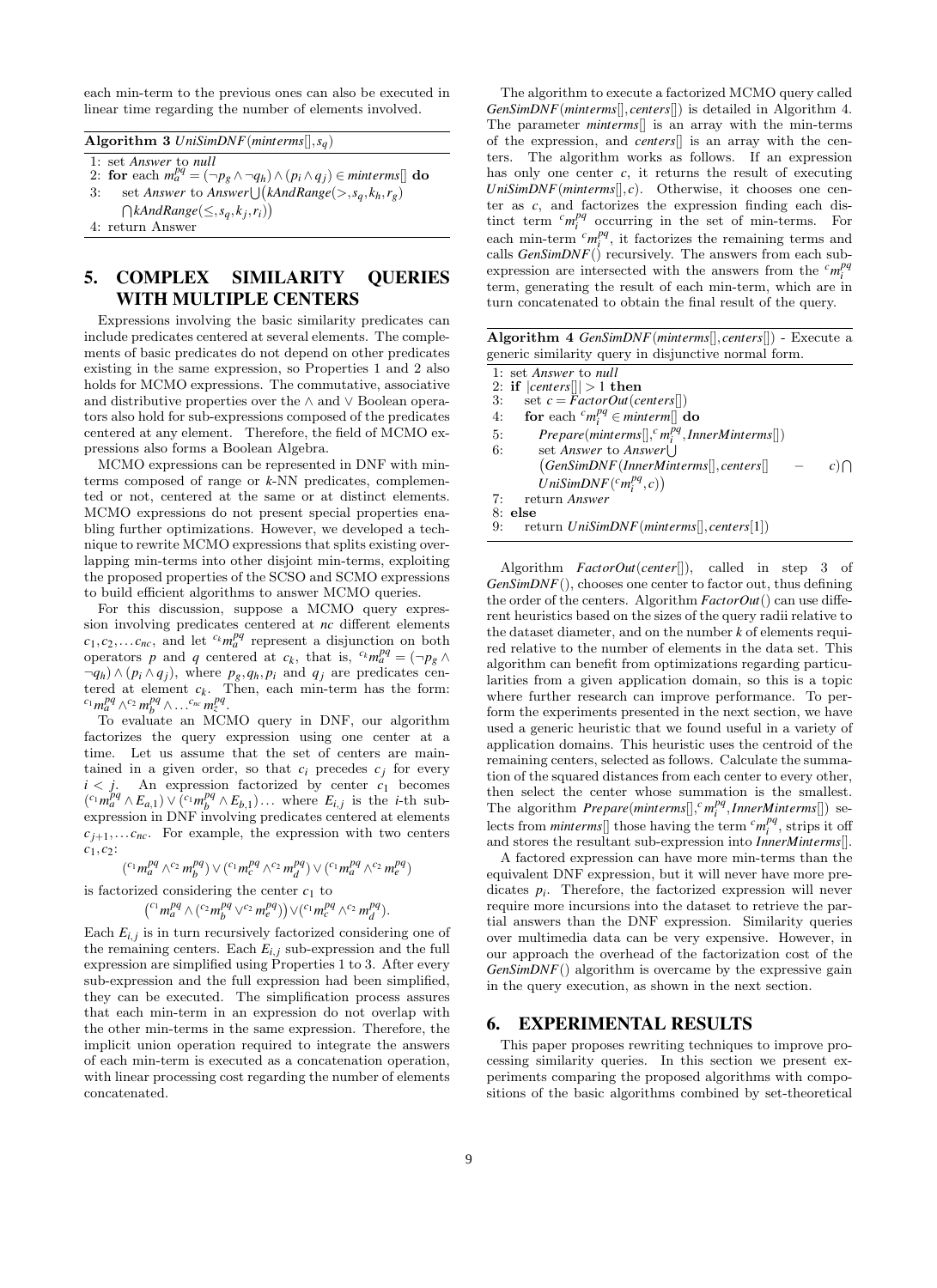operators (the traditional approach), and show that the proposed algorithms are much faster and scalable considering database size.

The algorithms were implemented in  $C++$ , and the experiments ran in an AMD Athlon XP 2600 processor with 385MB of main memory, under the Linux operating system. Every test was performed using both sequential scan (SeqScan) and a Slim-tree index. We present the results obtained from the following four data sets:

- LBeach: a set of 36,298 2-dimensional coordinates of the road intersections in Long Beach City, CA, from the TIGER system of the U.S. Bureau of Census, using the Euclidean distance;
- XR: a set of 40,000 Metric Histograms (nondimensional) obtained from various human body part radiographies, using the *MH*() distance function (the Metric Histogram is a piecewise linear approximation built over normalized histograms. As the number of pieces varies from an image to another, it does not have a defined dimension. The *MH*() distance uses the valleys and peaks to compare pairs of Metric Histograms [21]);
- *EngWords*: a random subset of 24,893 words from the English language, using the *LEdit* distance;
- Synt30D: a synthetic set of 1,000,000 randomly generated 30-dimensional points, each coordinate in the range [0,1], using the Euclidean distance.

Due to space limitations, in this paper we highlight the performance regarding only total time, as it summarizes the whole computational cost. Each measured point in the graphs represents the total time in seconds (log scale) to evaluate 200 queries with constant values for *r* and *k* and different centers.

### 6.1 Performance experiments

We evaluated the proposed algorithms comparing them with the traditional ones to query the real world data sets. The first experiment evaluates the time required to execute a complex similarity query on a pure metric data set (EngWords), processing the SCMO expression corresponding to Query Q1 stated in Section 3:

$$
\widetilde{\sigma}_{\left(5NN(word_i)\right)}EngWords \cap \widetilde{\sigma}_{\left(Rq(word_i,r)\right)}EngWords\enspace .
$$

Figure 3 shows the total time required to process 200 queries asking for the  $k = 5$  most similar words differing not more than *r* letters from a query center, for *r* varying from 1 to 10. The query centers are words randomly chosen in the data set. Plots A and C show the total time of the proposed *kAndRange*() algorithm respectively using Slim-tree and sequential scan. Plots B and D show total time using the traditional approach running both algorithms consecutively, using Slim-tree and sequential scan respectively. When using the *LEdit*, the number of words retrieved rapidly increases as  $r$  increases, and for  $r > 8$  it is retrieved, in average, more than 90% of the data set. The intersection operation required by the conjunction of the traditional algorithms can be quadratic on the cardinality of the sets intersected, explaining way plots B and D in Figure 3 present noticeable increasing starting on  $r \approx 5$ , whereas for smaller values



Figure 3: Results of executing the following query over the EngWords data set, using the *LEdit* DF:  $\sigma$ <sub>(*SNN*(*word<sub>i</sub>*)</sub>) EngWords  $\cap$   $\sigma$ <sub>(*Rq*(*word<sub>i</sub>*,*r*)) EngWords.</sub>

of *r* the time is mostly spent in the retrieval operations. However, the proposed *kAndRange*() algorithm does not suffer from this problem (as seen in plots A and C). Therefore, the proposed techniques lead to speedups from at least two times faster (sequential scan for radius from 1 to 3) to more than a hundred times faster (large radius for any access method). Moreover, even when the indexing structure reflects the explosion of words for larger values of *r* (plot A), the  $k = 5$  limit always guarantees a performance better than sequential scan, even for large values of *r* (plot C).

The second experiment evaluates the execution time of the MCMO expression corresponding to Query Q3 of Section 3 over  $XR$ , a pure metric data set. Figure 4 shows the results of asking for the 10 images most similar to each of three images  $e_1$ ,  $e_2$  and  $e_3$  but not exceeding a given radius *r*. The radius  $r$  varies from  $0.01\%$  to  $10\%$  of the data set diameter, and the number of nearest neighbors is fixed at  $k = 10$ . As in the previous experiment, each measurement represents the total time in seconds to evaluate 200 queries for the same *r* and *k* and three randomly chosen centers.

Figure 4(a) shows the results of evaluating the complete query in the traditional way (plots A and D), and optimizing the query with the proposed algorithms (plots B and E). It also shows the time to execute just one min-term through the proposed *kAndRange*() algorithm (plots C and F), since the processing of each min-term gives equivalent measurements. Figure 4(b) shows the time to obtain intermediary results, highlighting where the answering process spends more time. It shows the time to evaluate one range predicate (the  $\tilde{\sigma}_{(Rq(e_1,r))} XR$ ) (plots I and L), one *k*-NN predicate (the  $\widetilde{\sigma}_{(10NN(e_1))} XR)$  (plots H and K) and the results of executing one min-term both through the proposed *kAndRange*() algorithm (plots C and F) and through the intersection of the range and *k*-NN algorithms (plots G and J). Plots C and F appears in both Figures  $4(a)$  and  $4(b)$  for reference. All plots are in log-log scales.

As it can be seen in Figure 4(a), for smaller values of *r* the proposed method (plots C and F) consistently requires approximately one third of the time required by the basic algorithms (plots A and D). This reduction comes from the query expression having three min-terms. This figure confirms that the optimization-based algorithms can take into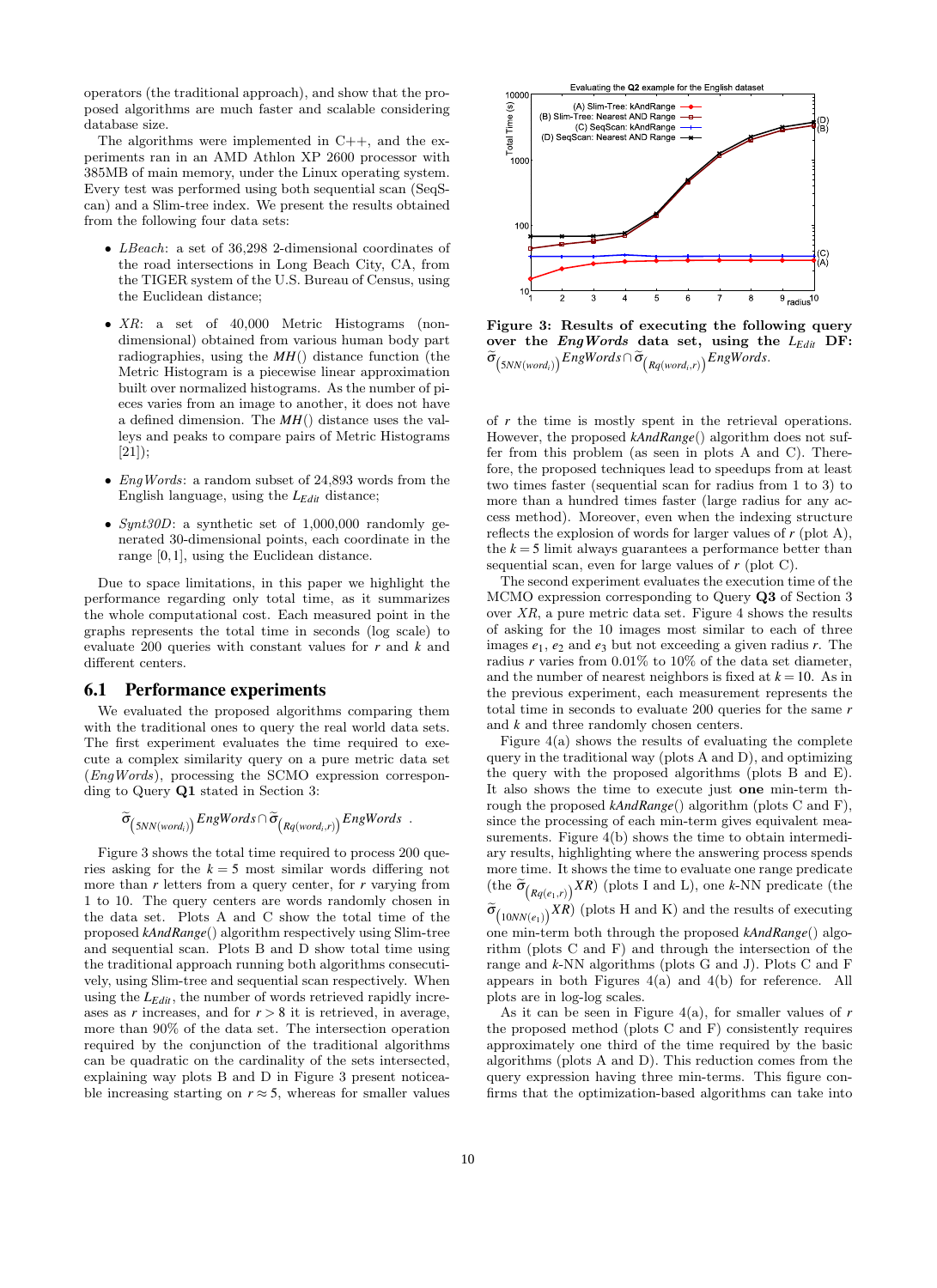

Figure 4: Results of executing the following query over a set of metric histograms of 40,000 x-Ray images  $\sigma$  for various parts of the human body, using the Metric-Histogram MH() metric:  $(\widetilde{\sigma}_{\left(Rq(e_1,r)\right)}XR\cap\widetilde{\sigma}_{\left(10NN(e_1)\right)}XR) \cup$ 

$$
(\widetilde{\sigma}_{(Rq(e_2,r))} \times R \cap \widetilde{\sigma}_{(10NN(e_2))} \times R) \cup (\widetilde{\sigma}_{(Rq(e_3,r))} \times R \cap \widetilde{\sigma}_{(10NN(e_3))} \times R) \quad .
$$

account the other min-terms when processing one min-term, improving the overall performance.

Another important point shown in Figure 4(b) is that the *kAndRange*() algorithm improves the query execution by limiting the number of retrieved elements when using access methods. Observe that the plot corresponding to the range algorithm (plot L) increases continuously, surpassing the plot of the *k*-NN algorithm (plot K). However, as the number of elements retrieved by the range algorithm approaches *k*, the curve corresponding to the *kAndRange*() algorithm flattens (plot F), always remaining lower than the combination of the range and *k*-NN algorithm (plot J). This effect is reflected in the time spent to evaluate the complete query, so the improvement for large values of  $r$  is even more remarkable, as it can be seen comparing plot E with plot D of Figure 4(a). The pruning obtained by limiting the number of elements in the range part of the min-term also reduces the complexity of merging the intermediary results of each min-term. As it can be seen comparing plots E and D of Figure 4(a), the speedup obtained achieves more than 130 times for large radii and small *k*.

Query Q3 is composed of three min-terms at different centers, and plots  $E$  and  $F$  of Figure 4(a) shows that the time required to evaluate the complete query by the proposed method is about one third of the time required by the basic algorithms. This is due to the cost of the *UniSimDNF*() algorithm being equivalent to a single call to *kAndRange*(), whereas the traditional approach needs calling the basic algorithms the same number of times as there are min-terms. Experimental evaluations confirmed that more complex queries lead to correspondingly larger improvements.

The third set of experiments evaluates the time required to execute the MCMO expression derived from Query Q2 of Section 3 over the LBeach data set. Figure 5 shows the results of asking for the 10 closest road intersections not farther than radius  $r_1$  from center  $m_j$  and not farther than radius  $r_2$  from center *wj*. Radii  $r_1$  are the abscissas and  $r_2$  is randomly chosen in  $[0, r_1]$ . Figure 5 shows the time required to evaluate the full expression using both the proposed and the traditional approaches, using the Slim-tree (plots A and C) and sequential scan (plots B and D). In this case, the gain for the proposed algorithm is about 35% for small radii, the ones most frequently asked in similarity queries.





# 6.2 Scalability

To evaluate the scalability of the proposed algorithms, we performed two experiments. The first employed the expression of Query Q2 from Section 3 over the LBeach data set. For this experiment, we generated random samples of 5,000 elements, 10,000 elements, and so on from the LBeach data set, and measured the total time to calculate 200 queries using  $k = 37$  (equivalent to 0.1% of the data set size) and  $r_1 = 0.001$  of the data set diameter. The result, shown in Figure 6, indicates that the proposed algorithms have a linear behavior regarding the data set size.

The second scalability experiment evaluated the *kAndRange*() algorithm using the Synt30D data set, showing the total time to calculate 200 queries considering  $k = 10$  and  $r_q = 0.02$  (see Figure 7). Each set of 200 queries was performed increasing the data set in steps of 50,000 elements. The measurements show that the behavior of this algorithm is linear even for very large data sets, that do not fit in main memory, as it happens with the Synt30D data set.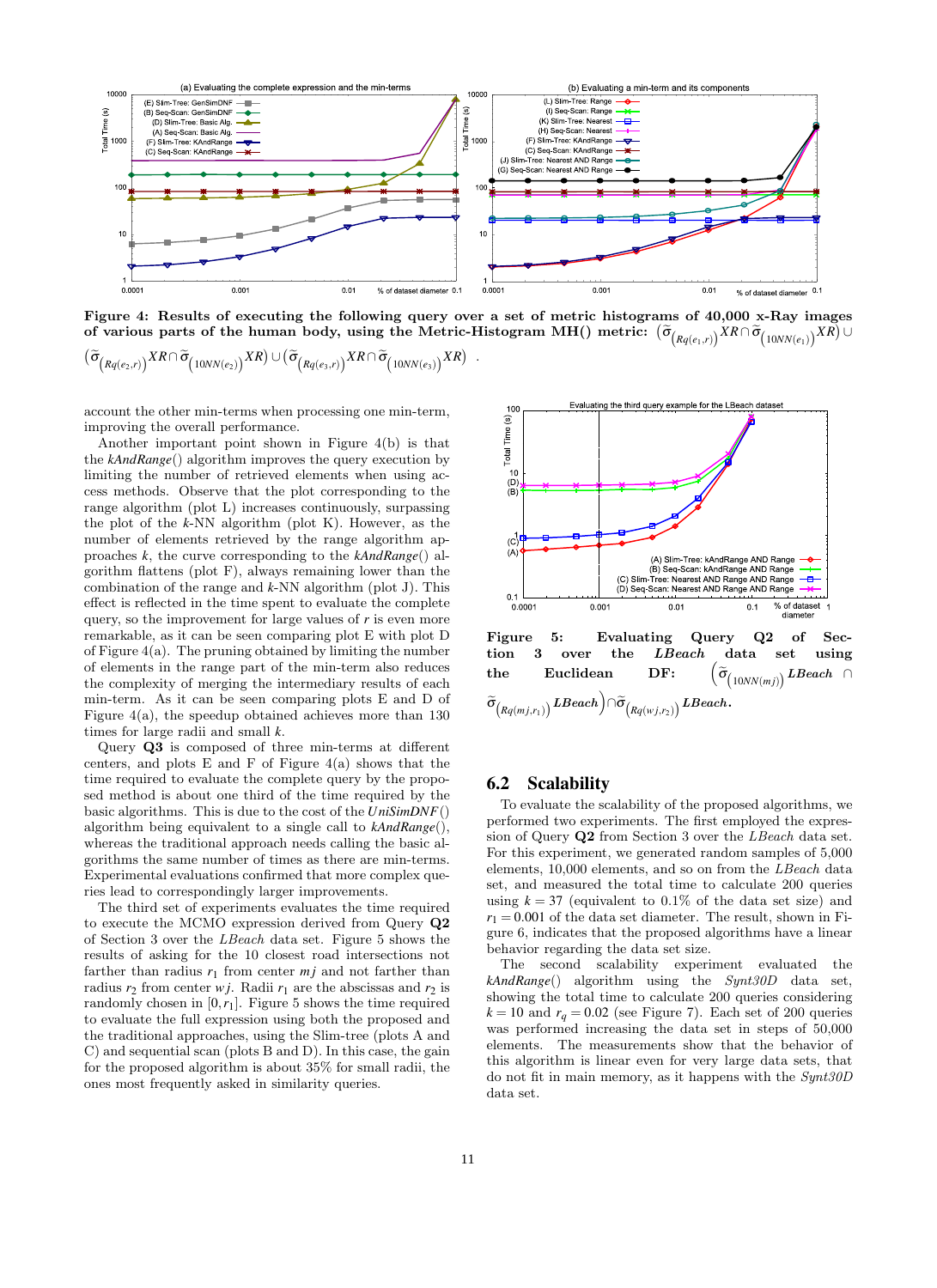

Figure 6: Scalability test using Query Q2 of Section 3 over the LBeach data set.



Figure 7: Scalability test regarding the *kAndRange*() algorithm over the  $Synt30D$  data set.

# 7. CONCLUSIONS

Similarity queries have been increasingly demanded to retrieve complex data in large data sets but, until now, there was no study on how to analyze and optimize a query expression involving more than one similarity predicate. This paper brings the following contributions to this subject:

- 1. It presents rules to derive formal optimizations for similarity queries, exploring the representation of the queries in disjunctive and conjunctive normal form. It pays special attention to DNF, which is the usual way to represent selections in traditional databases.
- 2. The algebraic approach adopted helps to identify which are the primitive operators required for a DBMS to support similarity queries, revealing that quite a few are really needed. The paper also presents the algorithms for the newly identified operators.
- 3. The rules developed for similarity query optimizations hold for spatial and metric datasets as well. They are independent of the underlying MAM employed, although specific implementations can take advantage of the index structure being used.
- 4. We implemented the prototype of a similarity query analyzer/executor, which showed that the optimiza-

tion techniques proposed significantly improve query answering. Experiments on both real and synthetic datasets show that they accelerate answering similarity queries more than two orders of magnitude. Scalability experiments confirm that the techniques are scalable over both range and *k*-nearest neighbor queries, keeping the gains for any dataset size.

Throughout the paper we answered the three main issues stated in Section 1. Starting with the third issue, "How to adequately represent a query to be submitted to multipurpose similarity search algorithms": it is solved by dividing the problem of analyzing complex similarity expressions in three steps – Single Center/Single Operator (SCSO), Single Center/Multiple Operators (SCMO), and Multiple Centers/Multiple Operators (MCMO). Following this approach, rules to simplify a complex similarity expression were straightforwardly obtained, solving the second issue: "What rules guide the query rewriting process to explore strategies to execute similarity search algorithms". Those rules allow representing the query expressions in a way such that union and intersection operations can be performed with linear computational cost regarding the number of elements involved, as opposed to the usual super-linear complexity required by traditional methods. Thereafter, we presented algebraic rules to optimize similarity queries, and a small collection of simple and generic similarity-based retrieval algorithms able to answer complex similarity queries in linear time, solving the first issue "Which algorithms are efficient to answer queries composed of conjunctions and disjunctions of similarity predicates". We identified that four algorithms are enough to answer any complex similarity query involving range and *k*-NN predicates and their discussed variations. They are the *GenericRange*(), the *GenericNearest*(), the *UniSimDNF*(), and the *GenSimDNF*() algorithms. Three others, the *RingRange*(), *RingNearest*() and *kAndRange*() were also included to improve performance when answering simpler but frequently asked queries.

Rules to simplify complex similarity expressions enable to generate multiple representations of a query. Selecting the one that leads to the best execution plan depends on a cost model, which is dependent from the underlying indexing structure employed. In this paper we concentrated on rules that are independent from indexing structures, so we do not elaborated on this subject. The experiments performed assume that the majority of the queries aim at retrieving few elements relative to the database cardinality. The results showed that the proposed approach is significantly better than the traditional one.

As a follow-up of this paper, we are working on the rules to extend the relational algebra to support similarity join and combinations of similarity and non-similarity based predicates. This will open the possibility to support the storage, relevance feedback and content-based retrieval of complex data, such as images, scientific and biological data, among others, in systems based on the relational algebra, such as the current RDBMS based on SQL.

# Acknowledgement

This work has been supported by CNPq (Brazilian National Council for Research Supporting), FAPESP (São Paulo State Research Foundation) and CAPES/Fulbright (Brazilian Federal Agency for Post-Graduate Education).